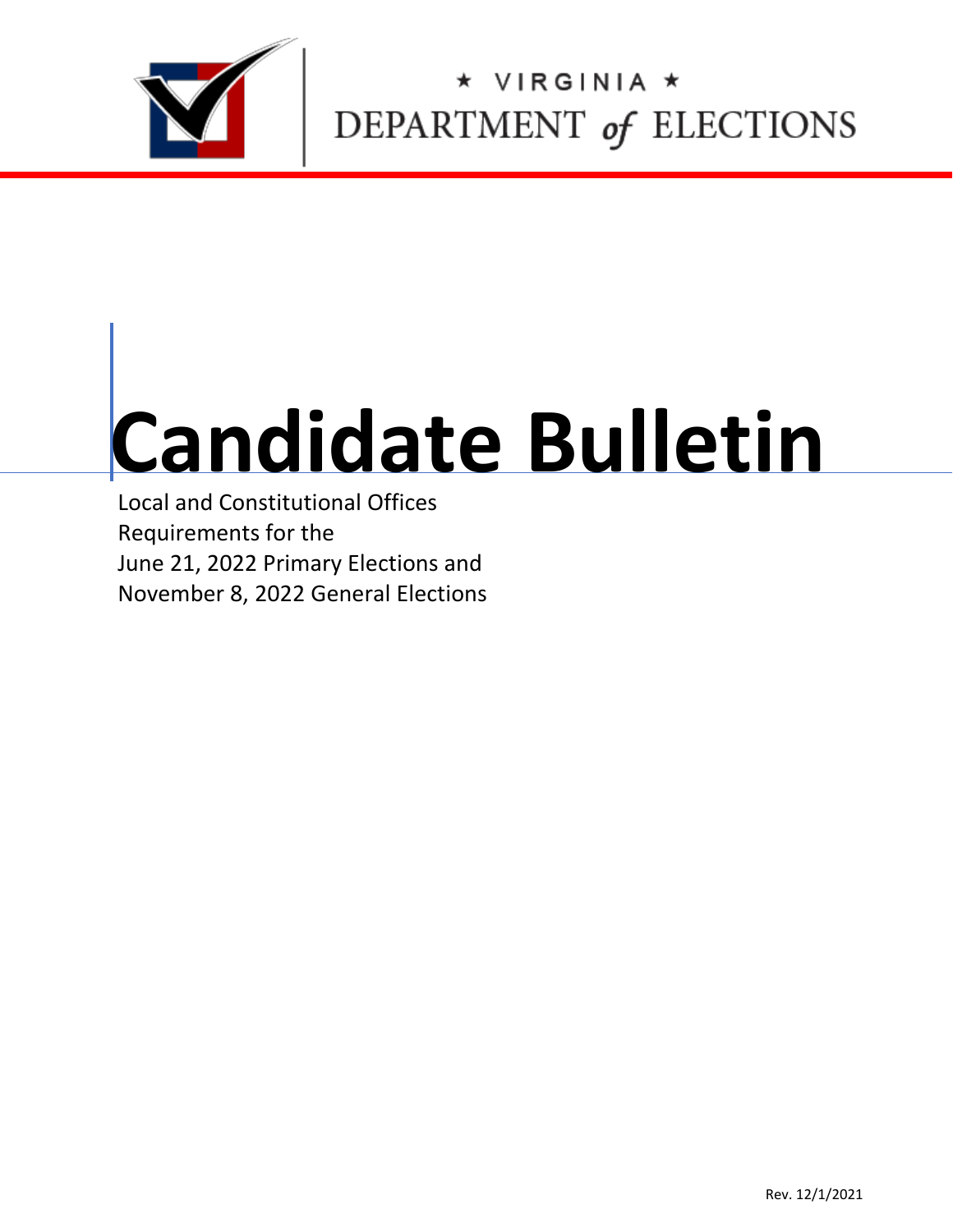## **Definitions and Key Icons**

**Political party** – an organization that at either of the two preceding statewide general elections, received at least 10 percent of the total vote cast for any statewide office filled in that election

**Primary candidate** – an individual who is seeking the nomination of a political party by running in a primary

**Non-primary party candidate** – an individual who is seeking the nomination of a political party by a means other than a primary; speak with the party

**Independent** – an individual who is seeking to run in a General Election without the nomination from the Republican or Democratic party (may include a recognized party or no party)

**Incumbent** – an officeholder who wants to run for reelection to the same office

**Qualified voter** – a person who is entitled to vote under the Virginia Constitution and is properly registered to vote (*see* [definition here\)](https://law.lis.virginia.gov/vacode/title24.2/chapter1/section24.2-101/)

**Va. Code** – Virginia Code

**VAC** – Virginia Administrative Code

**Writ of election** – a legal document issued by a judge ordering an election

**[COMET](https://cf.elections.virginia.gov/Account/LogOn?ReturnUrl=%2f)** – Database for candidates to file, and the Department of Elections to track, campaign finance **E** - Notes where to find information in the Code of Virginia or Virginia Administrative Code.



- Indicates beginning and/or ending deadlines for filing documents.



 $\circled{Q}$  - Indicates information on where to file documents.

- Indicates additional information that may be helpful.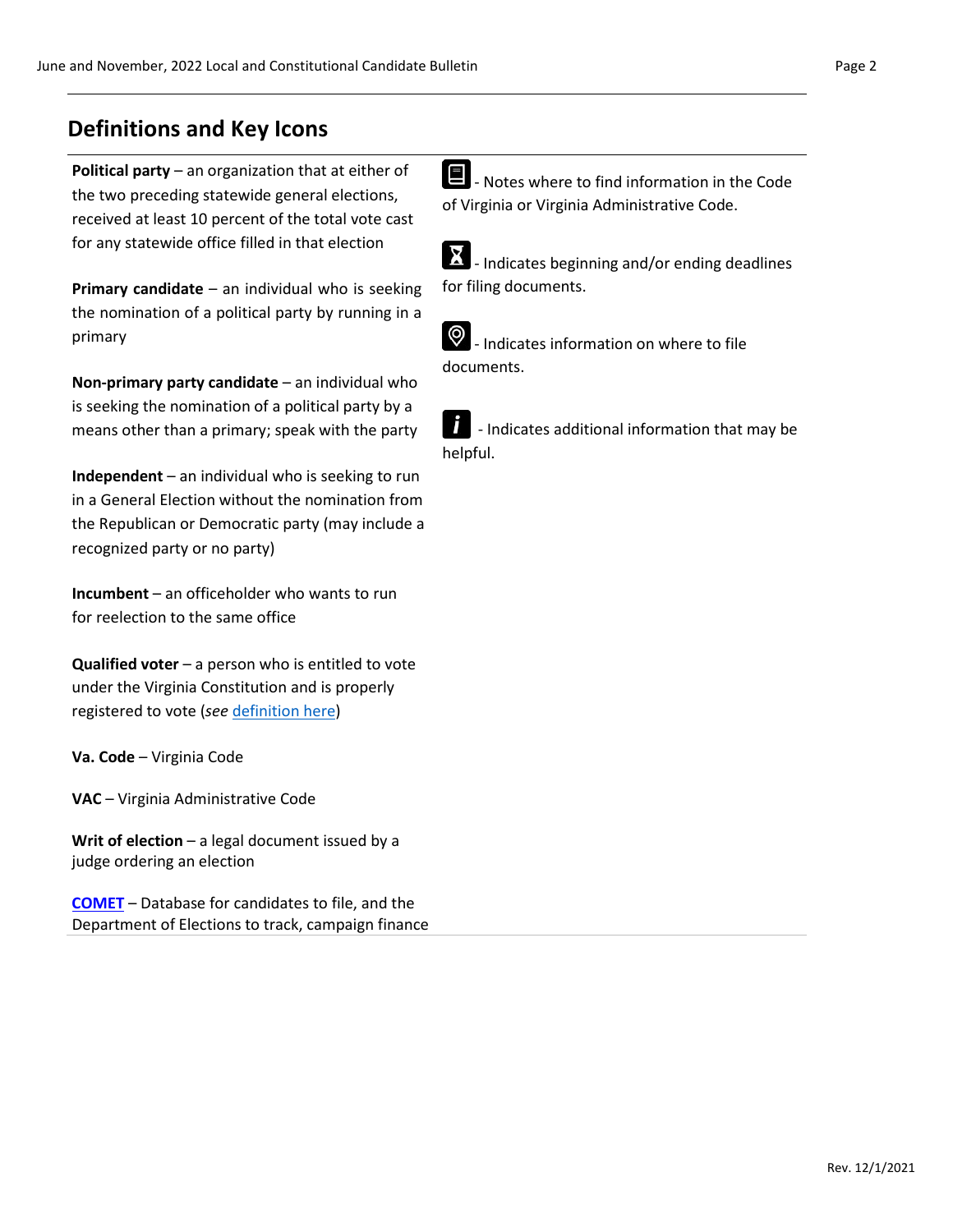## **How candidates get on the ballot in Virginia**

## **Follow these instructions if you are running for one of these local or constitutional offices:**

#### **Local Offices**

| Mayor                        | Member, Town Council                 |
|------------------------------|--------------------------------------|
| Member, Board of Supervisors | Soil and Water Conservation Director |
| Member, City Council         | Town Recorder                        |
| Member, County Board         | Town Treasurer                       |
| Member, School Board         |                                      |

#### **Constitutional Offices**

| Clerk of the Circuit Court | Commonwealth's Attorney        |
|----------------------------|--------------------------------|
| Treasurer                  | <b>Commissioner of Revenue</b> |
| Sheriff                    |                                |

## **Follow these instructions to get on the ballot for:**

- the Primary Election on Tuesday June 21, 2022.
- the General Election on Tuesday November 8, 2022.

## **Do you fulfill the basic qualifications to be a candidate?**

- ☐ You have been a resident of Virginia for one year immediately preceding the election.
- ☐ You are a resident of the county, city, or town in which you are trying to run for office.
- $\Box$  You are registered to vote in the county, city, or town in which you are trying to run for office.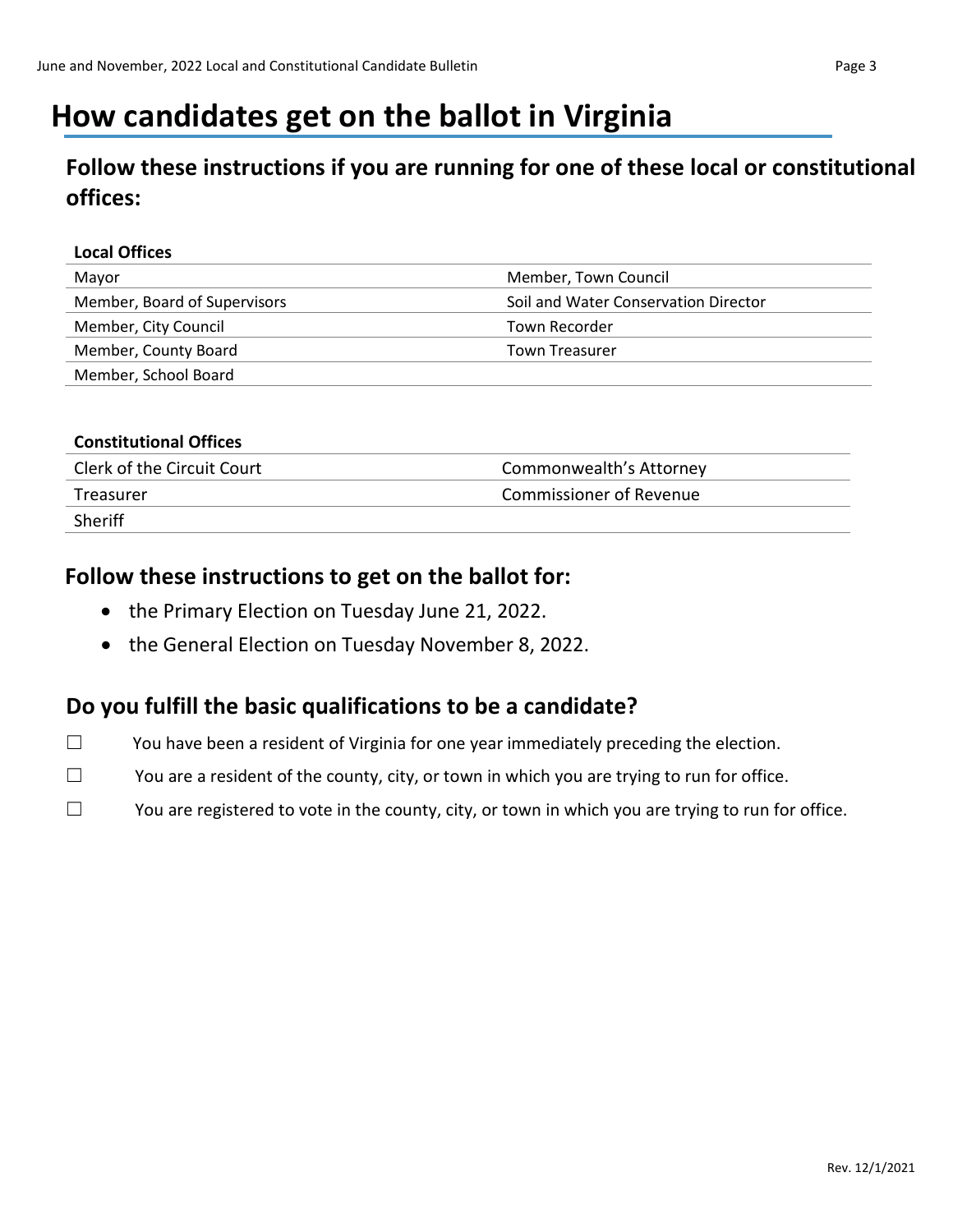| <b>Type of Election</b>   | <b>Candidates: Last Day to File</b>                       |
|---------------------------|-----------------------------------------------------------|
| Primary                   |                                                           |
| Tuesday, June 21, 2022    | Thursday April 7, 2022                                    |
|                           | 5:00 p.m.                                                 |
|                           | Find in Code: Va. Code §§ 24.2-503, 24.2-522 and 24.2-524 |
| General                   |                                                           |
| Tuesday, November 8, 2022 | Tuesday June 21, 2022                                     |
|                           | 7:00 p.m.                                                 |
|                           | Find in Code: Va. Code §§ 24.2-503 and 24.2-507           |

## **Election Calendar 2022**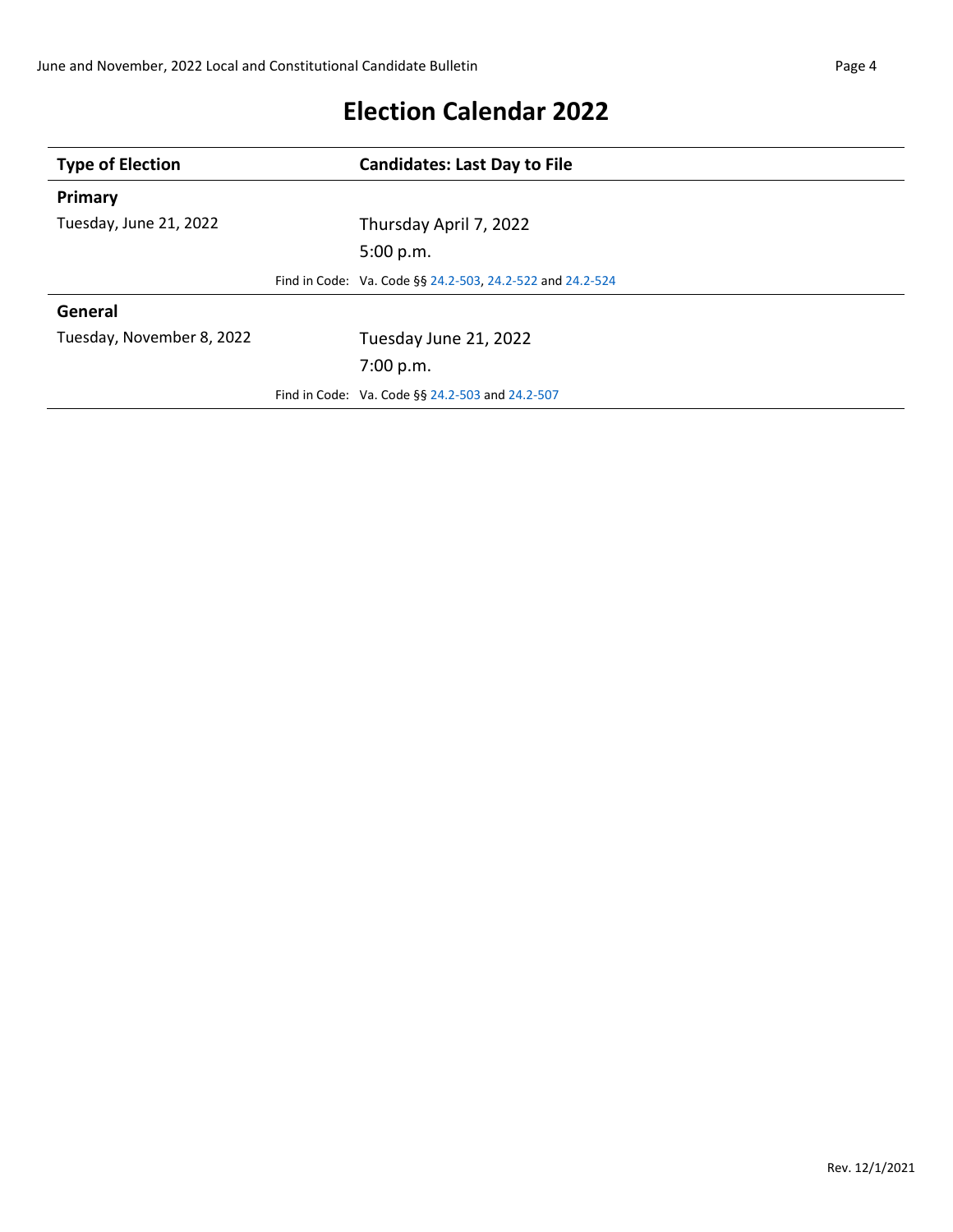## **What, when, and where do I file?**

#### [This table is a summary. Find more information below.](#page-6-0)

|                         | What do I need to file?                                                                                   | Notes or other<br>information                                | Where do I file<br>this form?                     | When does filing<br>open?                                 | What is the deadline<br>to file?              |
|-------------------------|-----------------------------------------------------------------------------------------------------------|--------------------------------------------------------------|---------------------------------------------------|-----------------------------------------------------------|-----------------------------------------------|
|                         | <b>Certificate of Candidate</b>                                                                           |                                                              | Your general                                      | Primary candidates:                                       |                                               |
|                         | <b>Qualification - Local</b><br><b>Office</b>                                                             |                                                              | registrar                                         | Monday, January 3,<br>2022                                | Thursday April 7,<br>2022 at 5:00 p.m.        |
| 1                       | Postmarked by<br>deadline if sent<br>registered or<br>§§ 24.2-501 and 24.2-503<br>certified USPS          | Non-primary party<br>and independent<br>candidates:          |                                                   |                                                           |                                               |
|                         |                                                                                                           |                                                              | mail.                                             | Monday, January 3,<br>2022                                | Tuesday June 21, 2022<br>at 7:00 p.m.         |
|                         | <b>Statement of Economic</b>                                                                              | Only applies to                                              | Your general                                      | Primary candidates:                                       |                                               |
|                         | Interest - Local Office                                                                                   | certain<br>candidates<br>review page 8                       | registrar                                         | Monday, January 3,<br>2022                                | Thursday April 7,<br>2022 at 5:00 p.m.        |
| $\overline{2}$          | Postmarked by<br>deadline if sent<br>§§ 24.2-502 and 24.2-503<br>registered or<br>certified USPS<br>mail. | Non-primary party<br>and independent<br>candidates:          |                                                   |                                                           |                                               |
|                         |                                                                                                           |                                                              | Monday, January 3,<br>2022                        | Tuesday June 21, 2022<br>at 7:00 p.m.                     |                                               |
|                         | <b>Primary Filing Fee</b>                                                                                 |                                                              | With the                                          | Primary candidates:                                       |                                               |
| $\overline{\mathbf{3}}$ | §§ 24.2-523 and 24.2-524                                                                                  |                                                              | Treasurer or<br>Director of<br>Finance in the     | Monday, January 3,<br>2022                                | Thursday April 7,<br>2022 at 5:00 p.m.        |
|                         |                                                                                                           |                                                              |                                                   | You do not need to file.                                  | Non-primary party and independent candidates: |
|                         | <b>Declaration of Candidacy</b>                                                                           | Submit with the                                              | Primary                                           | Primary candidates:                                       |                                               |
|                         | of Qualified<br>\$§ 24.2-505, 24.2-507, 24.2-<br>Voters (4c).<br>520, and 24.2-522                        | receipt for your<br>primary filing fee<br>(4b) and Petitions | candidates: With<br>the Chairman of<br>your local | Monday March 21,<br>2022 at 12:00 p.m.                    | Thursday April 7,<br>2022 at 5:00 p.m.        |
| 4a                      |                                                                                                           |                                                              | political party.                                  | Non-primary party candidates: You do not need<br>to file. |                                               |
|                         |                                                                                                           |                                                              |                                                   | Independent<br>candidates:                                |                                               |
|                         |                                                                                                           |                                                              | the General<br>Registrar of your<br>locality.     | Monday, January 3,<br>2022                                | Tuesday June 21, 2022<br>at 7:00 p.m.         |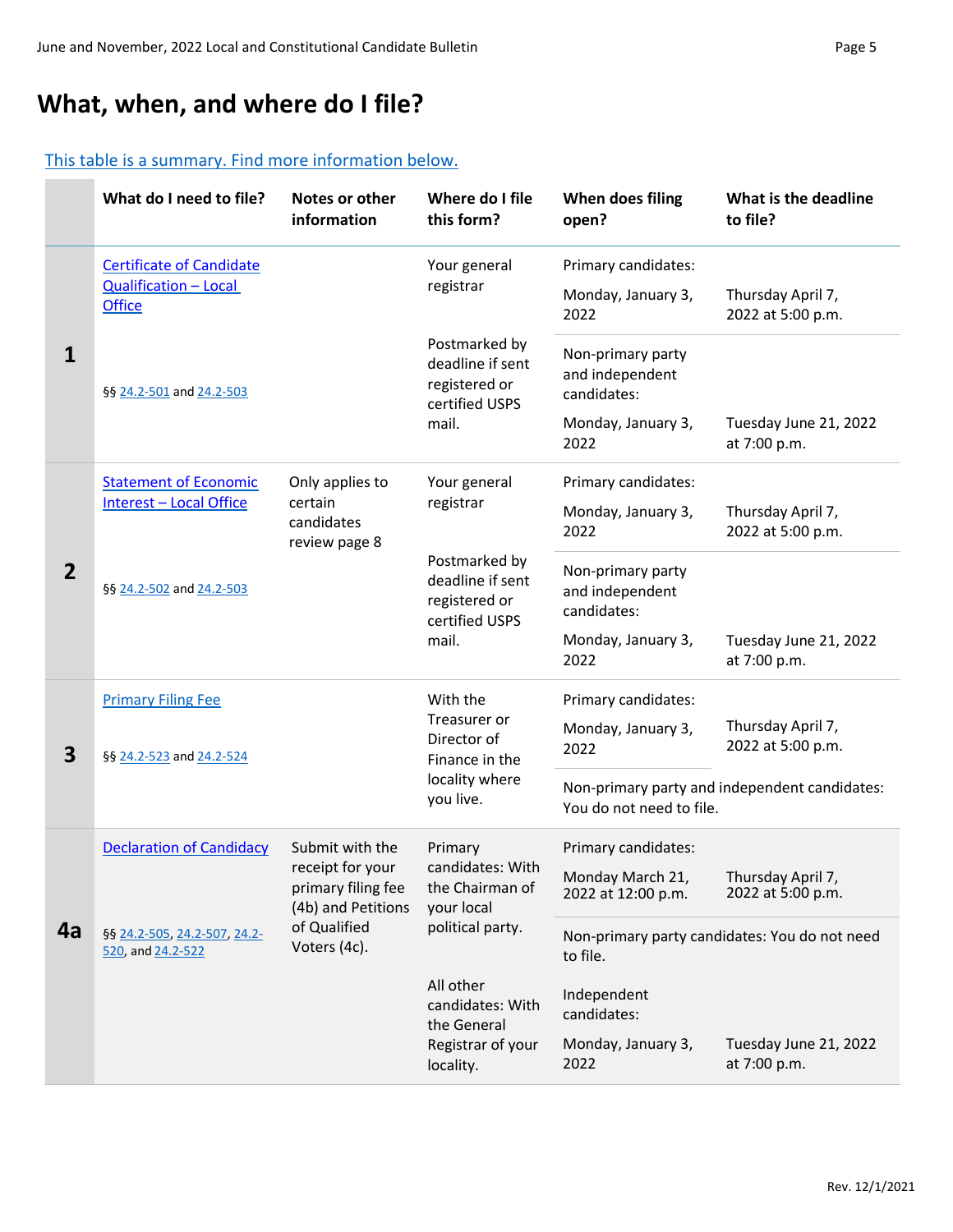|                | What do I need to file?                            | Notes or other<br>information                | Where do I file<br>this form?                                         | When does filing<br>open?                                                 | What is the deadline<br>to file?              |
|----------------|----------------------------------------------------|----------------------------------------------|-----------------------------------------------------------------------|---------------------------------------------------------------------------|-----------------------------------------------|
|                | <b>Receipt for Primary Filing</b>                  | With the                                     | Primary candidates:                                                   |                                                                           |                                               |
| 4b             | Fee                                                |                                              | Chairman of your<br>local political<br>party.                         | Monday March 21,<br>2022 at 12 p.m.                                       | Thursday April 7,<br>2022 at 5:00 p.m.        |
|                | \$§ 24.2-505, 24.2-507, 24.2-<br>520, and 24.2-522 |                                              |                                                                       | Non-primary party and independent candidates:<br>you do not need to file. |                                               |
|                | <b>Petitions of Qualified</b>                      | You do not need                              | Primary                                                               | Primary candidates:                                                       |                                               |
|                | Voters (letter) (legal)                            | to submit all<br>signature pages<br>at once. | candidates: With<br>the Chairman of<br>your local<br>political party. | Monday March 21,<br>2022 at 12 p.m.                                       | Thursday April 7,<br>2022 at 5:00 p.m.        |
| 4 <sub>c</sub> | §§ 24.2-505(D), 24.2-<br>506, 24.2-507, 24.2-521,  |                                              |                                                                       | to file.                                                                  | Non-primary party candidates: You do not need |
|                | All other<br>and 24.2-522<br>Administrative Code 1 | candidates: With<br>the General              | Independent<br>candidates:                                            |                                                                           |                                               |
|                | VAC 20-50-20 and 1 VAC<br>20-50-30                 |                                              | Registrar of your<br>locality.                                        | Monday, January 3,<br>2022                                                | Tuesday June 21, 2022<br>at 7:00 p.m.         |
|                | <b>Statement of</b><br>Organization for a          |                                              | Submit two copies:                                                    |                                                                           | Within 10 days of<br>meeting specific         |
|                | Candidate                                          |                                              | • With the<br>Department of<br>Elections through COMET                |                                                                           | conditions. See<br>conditions listed here     |
| 5              |                                                    |                                              | • With your General                                                   |                                                                           | and in code 24.2-947.1.                       |
|                | §§ 24.2 Chapter 9.3                                |                                              | Registrar after<br>filing with the                                    |                                                                           |                                               |
|                | \$§ 24.2 24.2-947.1                                |                                              | Department of<br>Elections                                            |                                                                           |                                               |
|                | <b>Campaign Finance</b>                            |                                              | With the                                                              |                                                                           | According to the                              |
|                | <b>Reports</b>                                     |                                              | Department of<br><b>Elections through</b>                             |                                                                           | schedule published by<br>the Department of    |
|                |                                                    |                                              | COMET.                                                                |                                                                           | Elections.                                    |
| 6              | §§ 24.2 Chapter 9.3                                |                                              |                                                                       |                                                                           |                                               |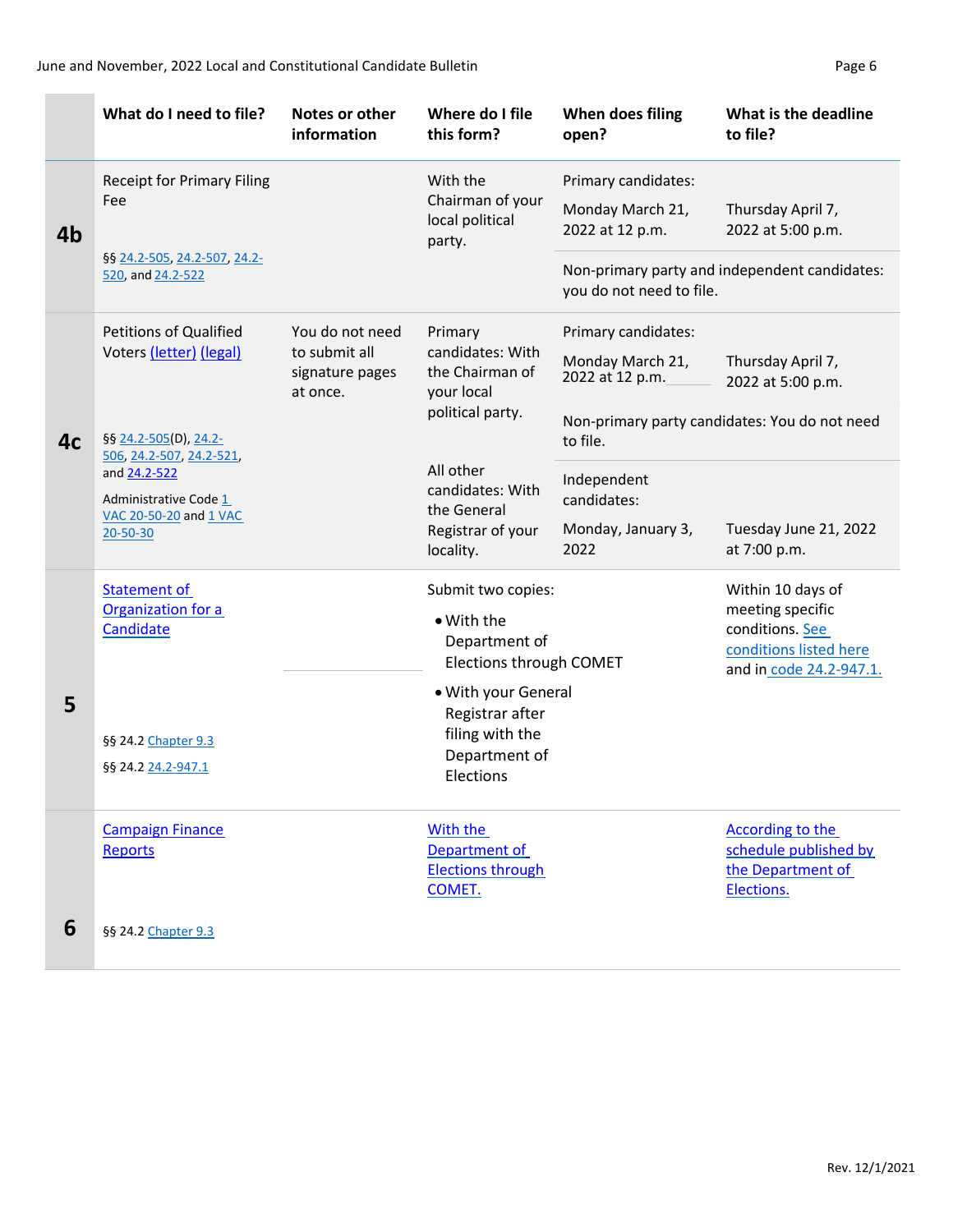## <span id="page-6-0"></span>**Follow these steps to file your candidacy:**



 $\Box$  Fill out and submit the [Certificate of Candidate Qualification Form –](https://www.elections.virginia.gov/media/formswarehouse/campaign-finance/2018/candidates/SBE_501_4-rev7-18.pdf) Local [Offices](https://www.elections.virginia.gov/media/formswarehouse/campaign-finance/2018/candidates/SBE_501_4-rev7-18.pdf) (SBE-501).

Find in Virginia Code §§ [24.2-501](https://law.lis.virginia.gov/vacode/title24.2/chapter5/section24.2-501/) or [24.2-503.](https://law.lis.virginia.gov/vacode/title24.2/chapter5/section24.2-503/)

Primary candidates

File starting **January 3, 2022** File ending **April 7, 2022 at 5 pm.**

Non-primary party and independent candidates

File starting **January 3, 2022.** File ending **June 21, 2022 at 7 pm.**

All candidates can mail this form by the deadline and the general registrar will accept it. You must:

- Pay the postage and send by registered or certified mail.
- Keep the receipt in case the general registrar asks for proof that you mailed this form before the deadline.

 $\bigotimes$  Submit this form to your general registrar.



After you submit this form:

- The general registrar puts your information into the Virginia Election and Registration Information System (VERIS).
- The Department of Elections posts your contact information on the Department website.

 $\Box$  Fill out and submit the [Statement of Economic](http://ethics.dls.virginia.gov/SLSOEI%20_Fillable_FINAL.pdf) Interests (if required).

Find in Virginia Code  $\S$ § [24.2-502](https://law.lis.virginia.gov/vacode/title24.2/chapter5/section24.2-502/) and [24.2-503.](https://law.lis.virginia.gov/vacode/title24.2/chapter5/section24.2-503/)

Required of a candidate running for constitutional office OR a candidate running for a seat on a governing body or elected school board of any county, city, or town with a population in excess of 3,500 persons.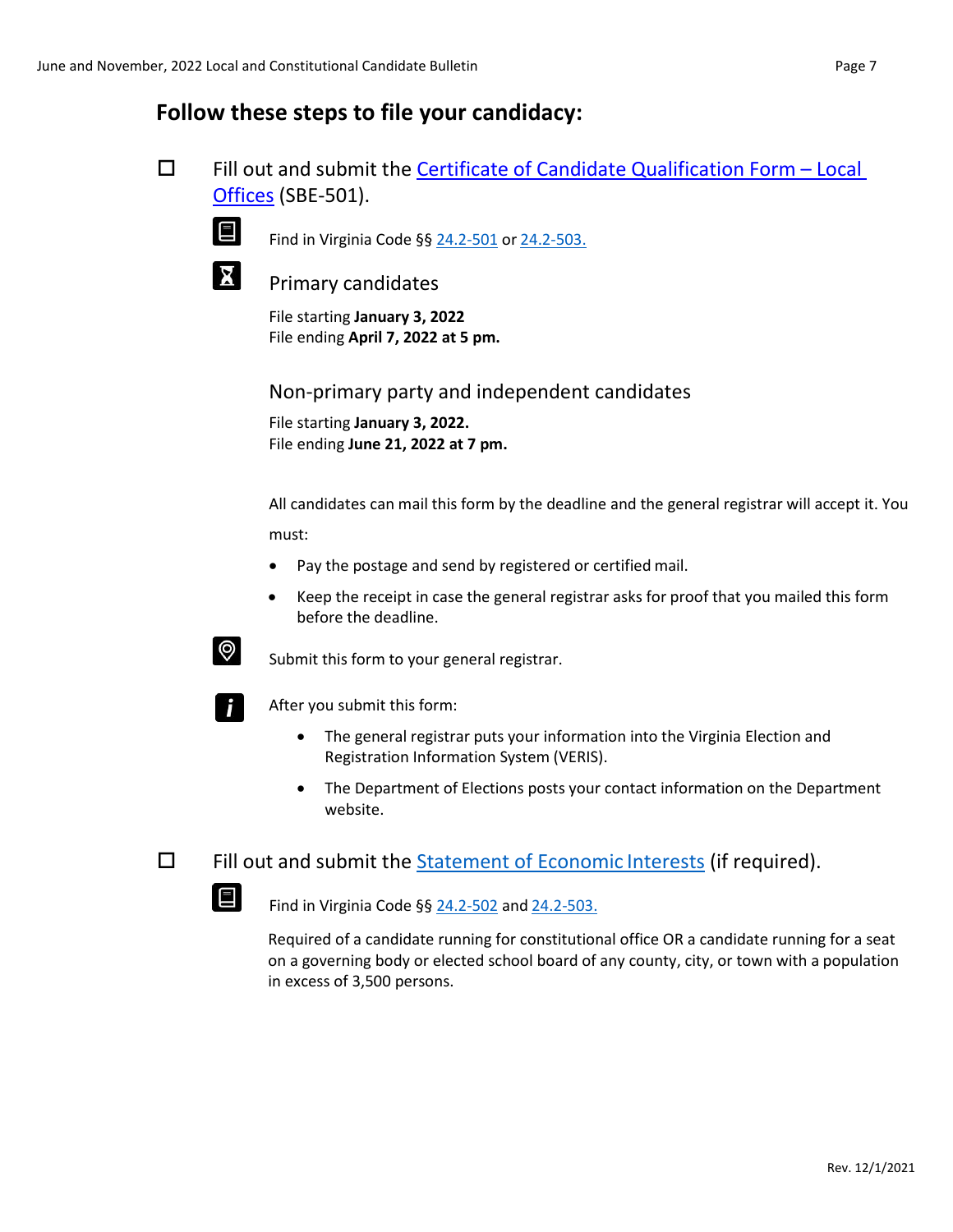Primary candidates

File starting **January 3, 2022** File ending **April 7, 2022 at 5 pm.**

Non-primary party and independent candidates

File starting **January 3, 2022.** File ending **June 21, 2022 at 7 pm.**

All candidates can mail this form by the deadline and we will accept it. You must:

- Pay the postage and send by registered or certified mail.
- Keep the receipt in case we ask for proof that you mailed this form before the deadline.



Ĭ.

 $\bigotimes$  Submit this form to your general registrar.

Filing with your general registrar does not apply to incumbents seeking the same office who filed the Statement of Economic Interest pursuant to § 2.2-3117, as part of their requirements of being an office holder.

If you need help with this form, contact the [Virginia Conflict of Interest and](http://ethics.dls.virginia.gov/conflict-of-interest.asp#officials) Ethics Advisory [Council.](http://ethics.dls.virginia.gov/conflict-of-interest.asp#officials)

- Email: [ethics@dls.virginia.gov](mailto:ethics@dls.virginia.gov)
- Phone number: 804-698-1848

□ Submit Primary Filing fee and receipt.

 $\Box$  Find in Virginia Code §§ [24.2-523](https://law.lis.virginia.gov/vacode/title24.2/chapter5/section24.2-523/) and [24.2-524.](https://law.lis.virginia.gov/vacode/title24.2/chapter5/section24.2-524/)

 Submit payment starting **January 3, 2022** Submit payment before **April 7, 2022 at 5 pm.**

> Submit Primary Filing Fee Receipt, Declaration of Candidacy form, and petition signatures together between **March 21, 2022 and April 7, 2022**.

Non-primary party and independent candidates do not need to pay filing fee.



Submit your payment to the Treasurer or Director of Finance in the locality where you live.



Keep the receipt for your payment. You will need to submit this with your Declaration of Candidacy and petition signatures.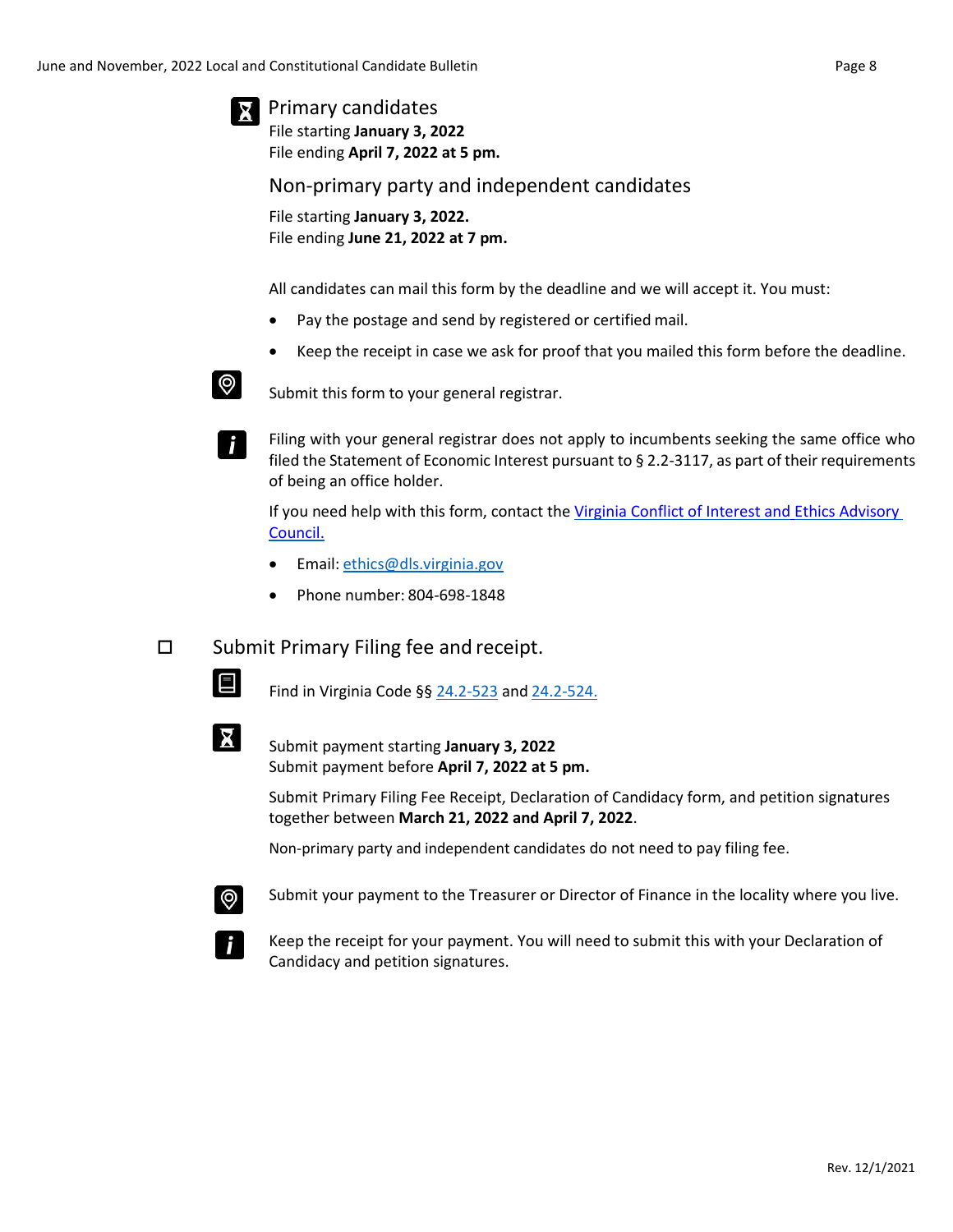## What happens to my primary filing fee if I get disqualified, run unopposed, or withdraw?

**If you get disqualified or run unopposed** you will get a refund for the primary filing fee. **If you withdraw** you can get a refund if the general registrar receives your withdrawal notice before the party chair files the Certification of Qualified Primary Candidates form. The deadline for party chairs to file is April 12nd, 2022, but the party may file sooner.

 $\Box$  Fill out and submit a [Declaration of Candidacy](https://www.elections.virginia.gov/media/formswarehouse/campaign-finance/2018/candidates/SBE_505_520_Declaration_of_Candidacy_Rev1_15.pdf) form (SBE-505/520).



 $\mathbf{X}$  Primary candidates

File starting **March 21, 2022 at 12 pm.** File ending **April 7, 2022 at 5 pm.**

Independent candidates

File starting **January 3, 2022.** File ending **June 21, 2022 at 7 pm.**

Your general registrar must **receive** this form by the deadline listed above. A postmark or other mailing service timestamp does not qualify.



Submit this form along with:

- the Petitions of Qualified Voters **AND**
- the Primary filing receipt (if required)

to

- Primary candidates: Chairman of your local political party
- All other candidates: your general registrar.



If you are a party candidate nominated by a method other than a primary then you do not need to submit a Declaration of Candidacy unless required by your party.

 $\square$  Collect petition signatures and submit the Petitions of Qualified [Voters](https://www.elections.virginia.gov/Files/Forms/Candidates/Petition-of-Qualified-Voters-SBE-506_521_letter.pdf) (SBE-506/521) [\(letter\)](https://www.elections.virginia.gov/media/formswarehouse/campaign-finance/2018/candidates/Petition-of-Qualified-Voters-SBE-506_521_letter.pdf) [\(legal\).](https://www.elections.virginia.gov/media/formswarehouse/campaign-finance/2018/candidates/Petition-of-Qualified-Voters-SBE-506_521_legal.pdf)



Find in Virginia Code §§ [24.2-505\(](https://law.lis.virginia.gov/vacode/title24.2/chapter5/section24.2-505/)D), [24.2-506, 24.2-507,](https://law.lis.virginia.gov/vacode/title24.2/chapter5/section24.2-506/) [24.2-521, a](https://law.lis.virginia.gov/vacode/title24.2/chapter5/section24.2-521/)nd [24.2-522.](https://law.lis.virginia.gov/vacode/title24.2/chapter5/section24.2-522/)

Find in [1 VAC 20-50-20](https://law.lis.virginia.gov/admincode/title1/agency20/chapter50/section20/) and [1 VAC 20-50-30.](https://law.lis.virginia.gov/admincode/title1/agency20/chapter50/section30/)

Check local charters for additional or different requirements.

Contact the local attorney for guidance.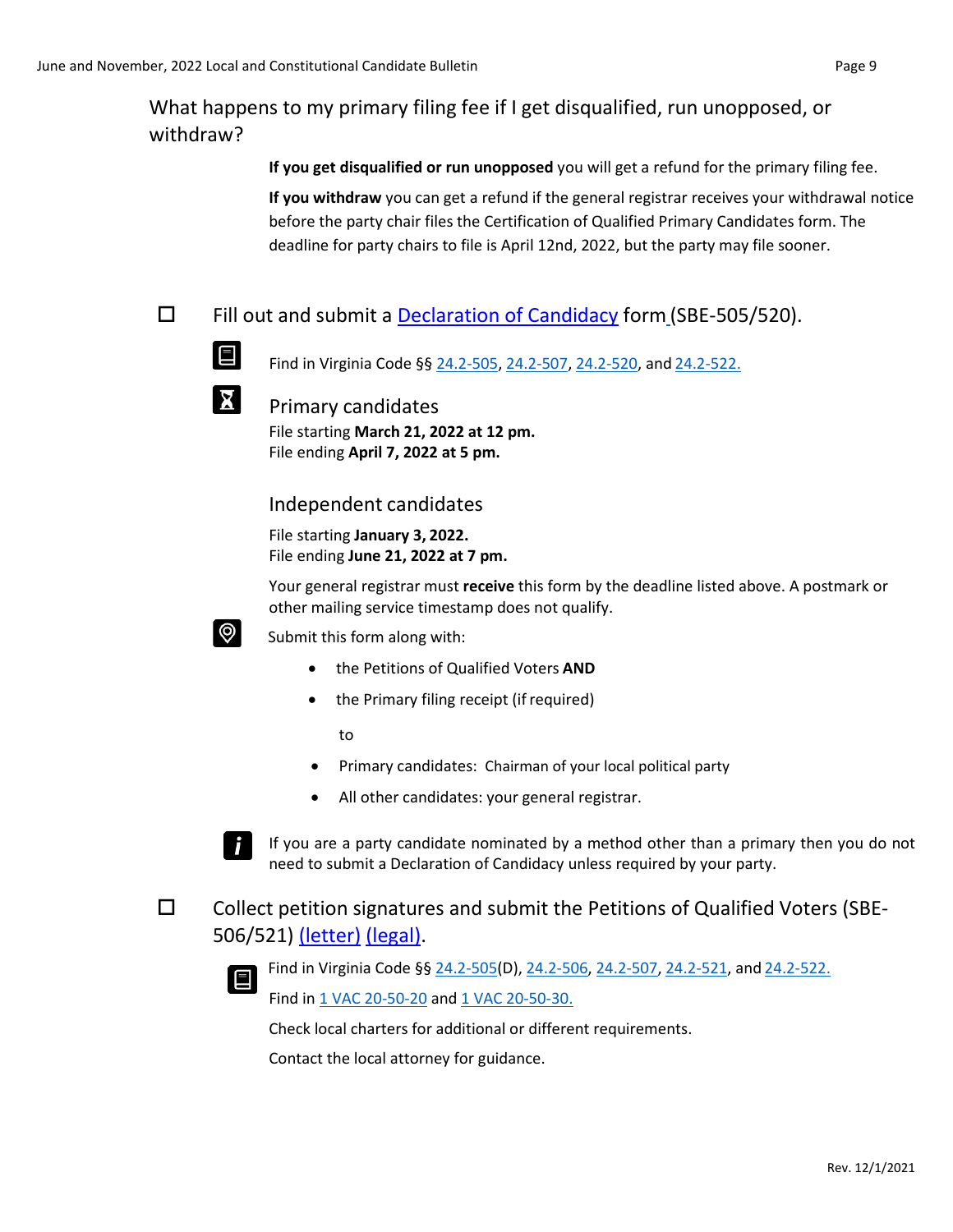| <b>Primary Candidates</b>                                     | Non-primary party<br>candidates         | Independent<br><b>Candidates</b>                                   |
|---------------------------------------------------------------|-----------------------------------------|--------------------------------------------------------------------|
| Collect signatures:<br>Monday, January 3,<br>$2022 -$         | You do not need to<br>submit this form. | Collect signatures:<br>Monday, January 3,<br>2022, - Tuesday, June |
| Thursday, April 7,<br>2022.                                   |                                         | 21, 2022<br>File starting: January<br>3, 2022                      |
| File starting: March<br>21, 2022 at 12 pm.                    |                                         | File ending:<br>June 21, 2022 at 7                                 |
| File ending: April 7,<br>2022 at 5 pm.<br>Submit this form to |                                         | pm.<br>File this form with                                         |
| the Chairman of<br>your local political<br>party.             |                                         | your general<br>registrar.                                         |

**F** The first time you file petition pages must be filed along with the Declaration of Candidacy and receipt for Primary Filing fee (if required)

Candidates running for general and/or a special election may file petition pages more than once.

See table below for number of signatures needed.

Independent candidates will appear on the ballot in the order of time of filing for the office the time at which the independent candidate files the required number of petition signatures. If no petition is required, the time of filing will be when the candidate files a completed statement of qualification.

At the time of filing you can request notification of any problems that can be corrected before the filing deadline. Make this request in writing and address it to the Secretary of the local electoral board.

They will try to get back to you but cannot guarantee a timely response.

If you do not qualify as a candidate because you did not have enough signatures then you can submit an appeal to the local electoral board regarding the petition signatures.

Submit your appeal **within 5 days** from when the disqualification notice was issued.

You will need to prove that you have the correct number of signatures from qualified voters before the deadline.

Find more information in [1 VAC 20-50-30.](https://law.lis.virginia.gov/admincode/title1/agency20/chapter50/section30/)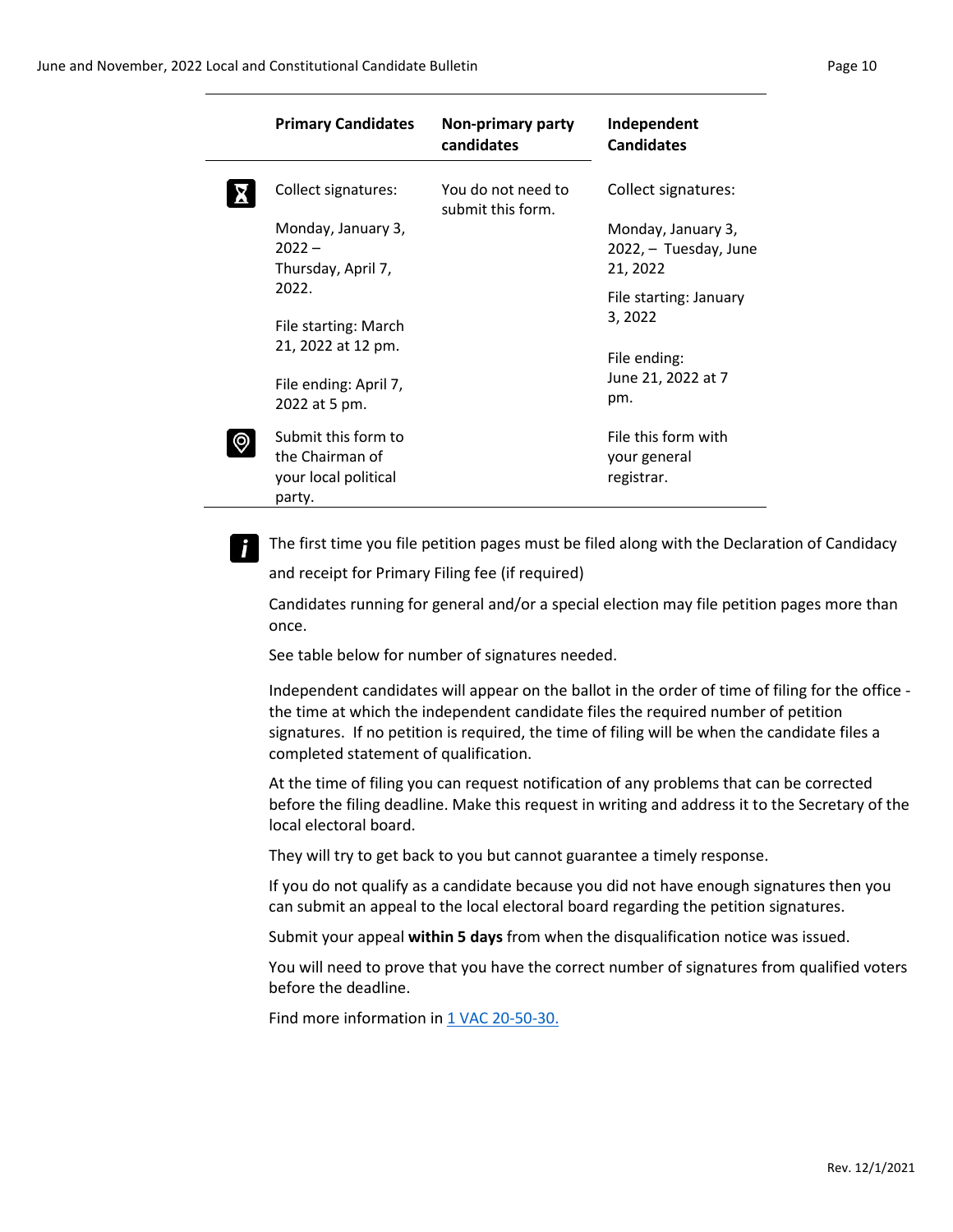## Petition Signature Requirements

| <b>Size of locality</b><br>Office you seek<br>(if relevant)    |                                                                               | <b>Number of petition</b><br>signatures you need<br>from qualified voters |
|----------------------------------------------------------------|-------------------------------------------------------------------------------|---------------------------------------------------------------------------|
| Constitutional office                                          |                                                                               | 125 signatures                                                            |
| Membership on the governing<br>body or elected school board of | Any county or city                                                            | 125 signatures                                                            |
| Membership on the governing<br>body or elected school board of | An election district, not at<br>large, with 1000 or less<br>registered voters | 50 signatures                                                             |
| Membership on the governing<br>body or elected school board of | Any town with more than<br>3,500 registered voters.                           | 125 signatures                                                            |
| Membership on the governing<br>body or elected school board of | A ward or other district not at<br>large.                                     | 25 signatures                                                             |
| Membership on the governing<br>body or elected school board of | Any town with 1,500 - 3,500<br>registered voters.                             | 50 signatures                                                             |
| Membership on the governing<br>body or elected school board of | Any town with 1,500 - 3,500<br>registered voters.                             | 50 signatures                                                             |
| Membership on the governing<br>body or elected school board of | Any ward or other district not<br>at large.                                   | 25 signatures                                                             |
| Membership on the governing<br>body or elected school board of | Any town with less than 1,500<br>registered voters.                           | No signatures required                                                    |
| Director of a soil and water<br>conservation district          |                                                                               | 25 signatures                                                             |
| All other candidates                                           |                                                                               | 50 signatures                                                             |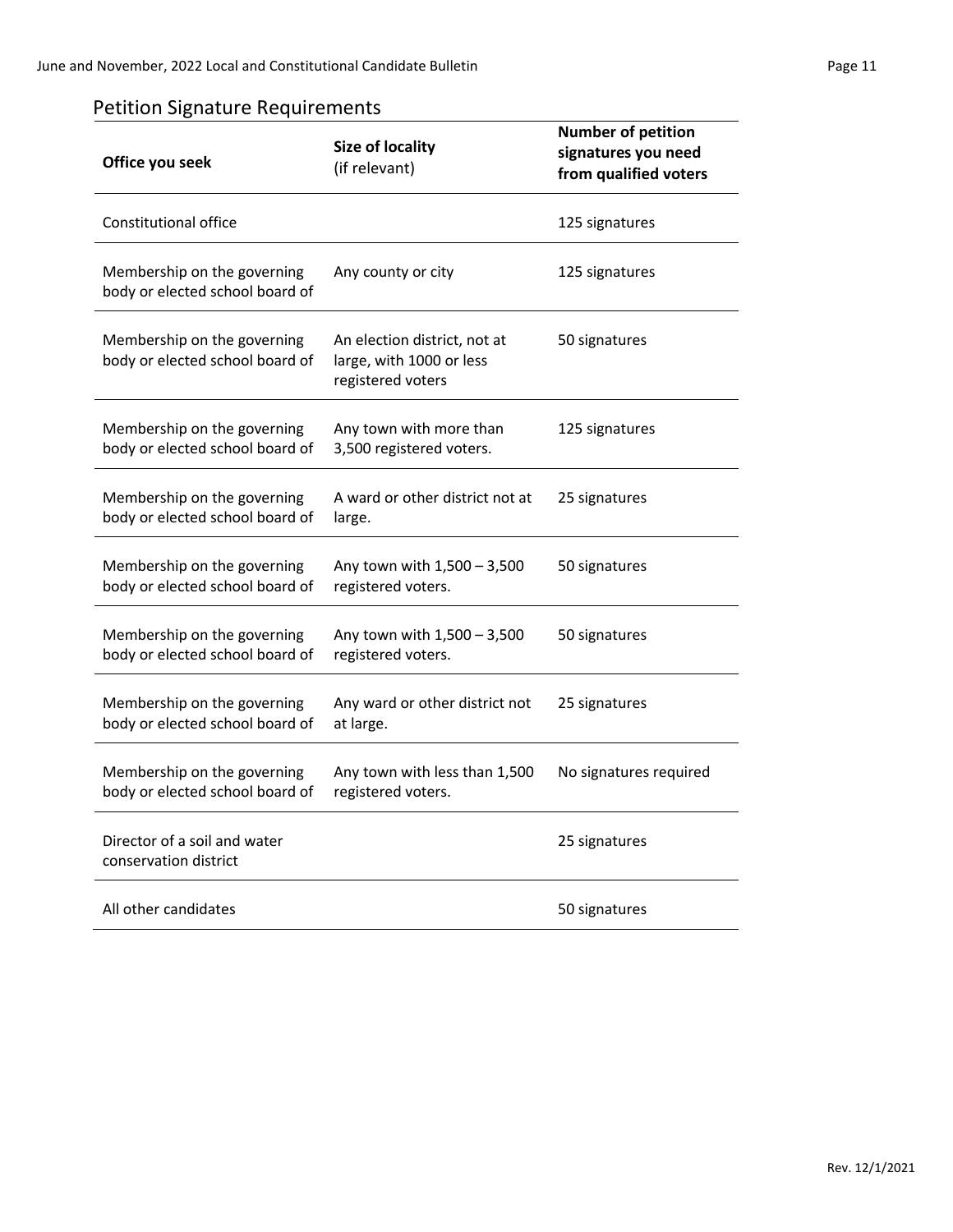The next two requirements relate to Campaign Finance accounts and reporting[.\\*](https://law.lis.virginia.gov/vacode/title24.2/chapter9.3/section24.2-945/)

 $\Box$  Fill out and submit [Statement of Organization for a](https://www.elections.virginia.gov/media/formswarehouse/campaign-finance/2018/candidates/StatementOrganizationCandidate.pdf) Candidate.



<span id="page-11-0"></span>Find in Virginia Code Title 24.2 [Chapter 9.3.](https://law.lis.virginia.gov/vacode/title24.2/chapter9.3/)

Within 10 days of one of the following:

- you accept a contribution.
- you spend any funds.
- you pay a filing fee.
- you file a Certificate of Candidate Qualification.
- you appoint a campaign treasurer, campaign committee, or campaign depository.



**Submit copies to:** 

- [With the Department of Elections according to the instructions in](https://cf.elections.virginia.gov/Account/LogOn?ReturnUrl=%2f) COMET
- [the General Registrar in the locality where you live after filing with the Department of](https://vote.elections.virginia.gov/VoterInformation/PublicContactLookup) [Elections.](https://vote.elections.virginia.gov/VoterInformation/PublicContactLookup)



If you do not submit this form you may have to pay penalties.

Learn about th[e Campaign Finance Disclosure Act.](https://law.lis.virginia.gov/vacode/title24.2/chapter9.3/)

#### $\square$  Submit Campaign Finance Reports

Find in Virginia Code Title 24.[2 Chapter](https://law.lis.virginia.gov/vacode/title24.2/chapter9.3/) 9.3.





 $\odot$ 

Submit reports according to the [schedule published by the Department of](https://www.elections.virginia.gov/candidatepac-info/campaign-finance/) Elections.

Submit copies to:

• [Department of Elections through](https://cf.elections.virginia.gov/Account/LogOn?ReturnUrl=%2f) COMET.

## **How do I withdraw my candidacy?**



Find in Va. Code § [24.2-612.2](https://law.lis.virginia.gov/vacode/title24.2/chapter6/section24.2-612.2/)



Submit your written withdrawal to your local General Registrar's Office. The General Registrar will notify other affected General Registrars and/or the Department of Elections, as appropriate.

To be withdrawn from the ballot you must submit a signed written notice declaring your intent to withdraw from the election. Use th[e Department of Elections' Candidate](https://www.elections.virginia.gov/media/formswarehouse/campaign-finance/2018/candidates/ELECT-612-2-Candidate-Withdrawal-Form-12-17.pdf)  [Withdrawal Form \(ELECT-612.2\)](https://www.elections.virginia.gov/media/formswarehouse/campaign-finance/2018/candidates/ELECT-612-2-Candidate-Withdrawal-Form-12-17.pdf)

#### **\*** [§ 24.2-945](https://law.lis.virginia.gov/vacode/title24.2/chapter9.3/section24.2-945/)

Applicable to a candidate for a town office in a town with a population of less than 25,000 if (a) such candidate accepts contributions or makes expenditures in excess of \$25,000 within the candidate's election cycle, as set forth in § [24.2-947,](https://law.lis.virginia.gov/vacode/24.2-947/) or (b) the governing body of any such town provides, by ordinance, that such provisions so apply.